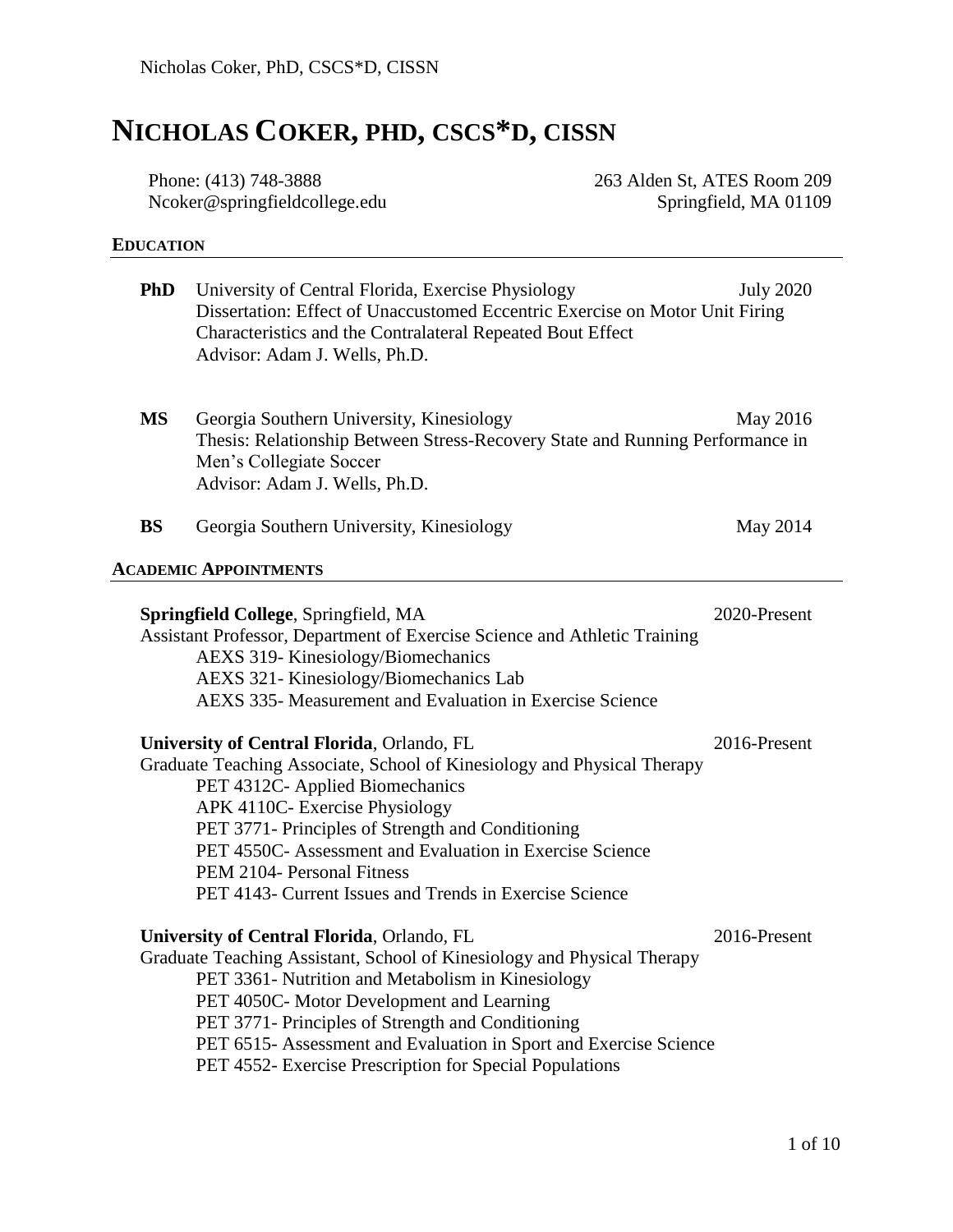### **PUBLICATIONS**

#### **Manuscripts in Preparation**

- 1. **Coker N**, Renziehausen J, Alberto A, Stock M, Clark M, Fukuda D, Wells A. (2020). Effect of Unaccustomed Eccentric Exercise on Motor Unit Firing Characteristics and the Contralateral Repeated Bout Effect. Being prepared for submission to: *European Journal of Physiology*.
- 2. **Coker N**, Johnson B, Wells A. (2020). Validity and Reliability of a Repeated Sprint Ability Assessment on a Curve3 non-motorized treadmill. Being prepared for submission to: *Journal of Strength and Conditioning Research.*

# **Journal Publications**

- 1. Varanoske A, **Coker N**, Johnson B, Belity T, Wells A. (2020). Influence of muscle depth and thickness on ultrasound echo intensity of the vastus lateralis. Acta Radiologica (In press).
- 2. Wells A, Varanoske A, **Coker N,** Kozlowski G, Frosti C, Boffey D, Harat I, Jahani S, Gepner Y, Hoffman J. (2020). The effect of  $\beta$ -alanine supplementation on monocyte recruitment and cognition during a 24-h simulated military operation (SUSOP). Journal of Strength and Conditioning Research (e-pub ahead of print).
- 3. Varanoske A, **Coker N**, Johnson B, Belity T, Mangine G, Stout J, Fukuda D, Wells A. (2020). Muscle quality, as measured by ultrasound-derived echo intensity, does not affect changes in cross-sectional area of the vastus lateralis following recumbent rest*.* Journal of Diagnostic Medical Sonography (In press).
- 4. Clark N, Wells A, **Coker N**, Goldstein E, Herring C, Starling-Smith T, Varanoske A, Panissa V, Stout J, Fukuda D. (2020). The acute effects of thermogenic fitness drink formulas containing 140 mg and 100 mg of caffeine on energy expenditure and fat metabolism at rest and during exercise. Journal of the International Society of Sports Nutrition, 17(1), 10. https://doi.org/10.1186/s12970-020-0341-4.
- 5. Varanoske A, **Coker N**, Johnson B, Belity T, Mangine G, Stout J, Fukuda D, Wells A. (2019). Effects of rest position on morphology of the vastus lateralis and its relationship with lower-body strength and power. Journal of Functional Morphology and Kinesiology (E-pub ahead of print). doi:10.3390/jfmk4030064.
- 6. Gepner Y, Wells A, Gordon J, Arroyo E, **Coker N**, Fukuda D, Stout J. (2019). Differences in muscle oxygenation between young and middle-aged recreationally active men during high-volume resistance exercise. Kinesiology 51(1). https://doi.org/10.26582/k.51.1.4.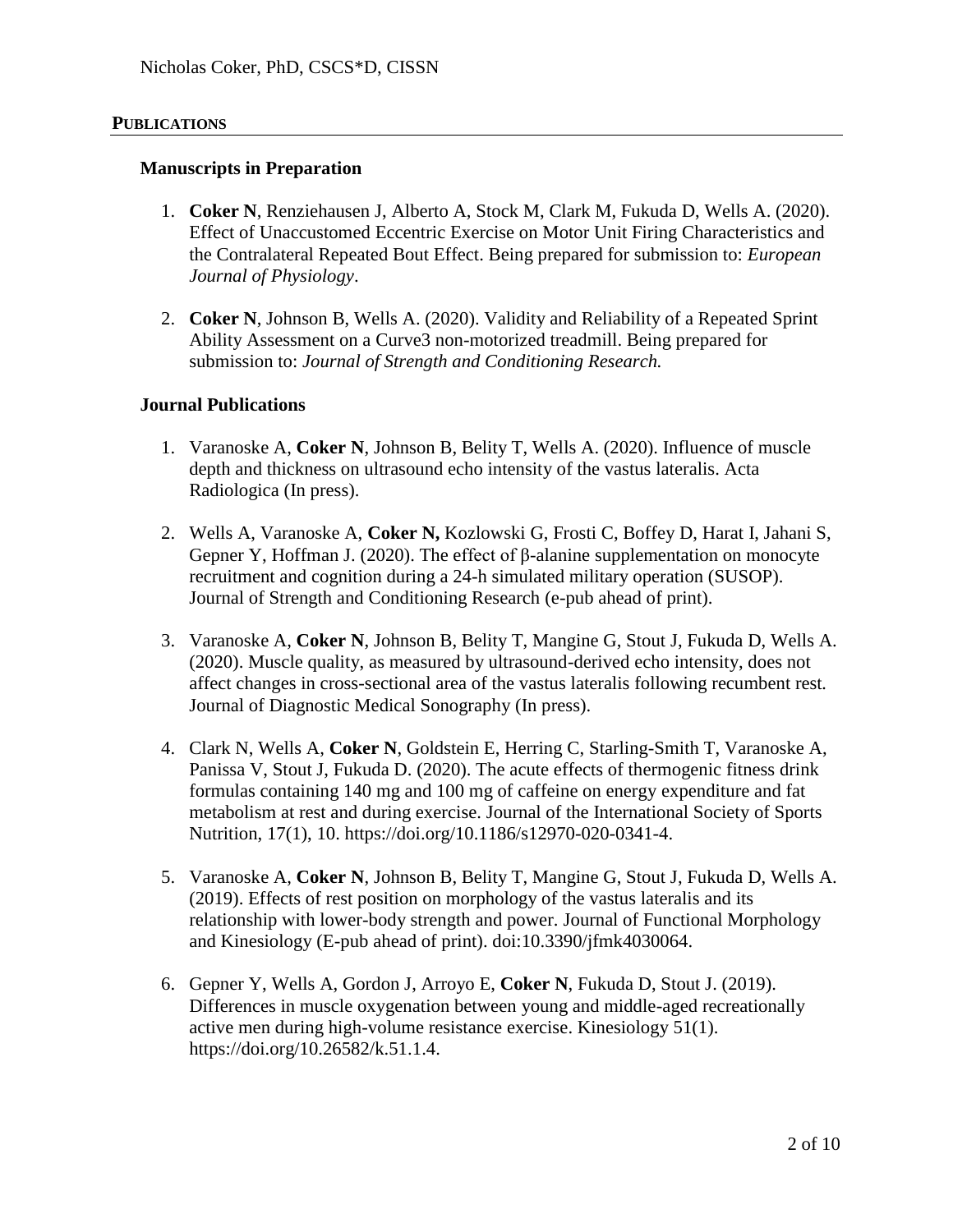- 7. Varanoske A, Wells A, Kozlowski G, Gepner Y, Frosti C, Boffey D, **Coker N**, Harat I, Hoffman J. (2018). Effects of β-alanine supplementation on physical performance, cognition, endocrine function, and inflammation during a 24-hour simulated military operation. Physiological Reports, 6(24). doi: 10.14814/phy2.13938.
- 8. **Coker N**, Varanoske A, Baker K, Hahs-Vaughn D, Wells A. (2018). Predictors of competitive success of national-level powerlifters: A multi-level analysis. International Journal of Performance Analysis in Sport 18(5): 796-805. https://doi.org/10.1080/24748668.2018.1519751.
- 9. Varanoske A, Hoffman J, Church D, **Coker N**, Baker K, Dodd S, Harris R, Oliveira L, Dawson V, Wang R, Fukuda D, Stout J. (2019). Comparison of sustained-release and rapid-release β-alanine formulations on changes in skeletal muscle carnosine and histidine content and isometric performance following a muscle-damaging protocol. Amino Acids 51(1): 49-60. https://doi.org/10.1007/s00726-018-2609-4.
- 10. **Coker N**, Wells A, Gepner Y. (2018). The effect of heat stress on measures of running performance and heart rate responses during a competitive season in male soccer players. Journal of Strength and Conditioning Research (E-pub ahead of print). doi: 10.1519/JSC.0000000000002441.
- 11. Varanoske A, Hoffman J, Church D, **Coker N**, Baker K, Dodd S, Oliviera L, Dawson V, Wang R, Fukuda D, Stout J. (2017). β-alanine supplementation elevates intramuscular carnosine content and attenuates fatigue in men and women similarly, but does not change muscle L-histidine content. Nutrition Research 48: 16-25. doi: 10.1016/j.nutres.2017.10.002
- 12. Varanoske A, Hoffman J, Church D, Wang R, Baker K, Dodd S, **Coker N**, Oliviera L, Dawson V, Fukuda D, Stout J. (2017). Influence of skeletal muscle carnosine content on fatigue during repeated resistance exercise in recreationally-active women. Nutrients 9(9): 988. doi: 10.3390/nu9090988.
- 13. Arroyo E, Wells A, Gordon J III, Varanoske A, Gepner Y, **Coker N**, Church D, Fukuda D, Stout J, Hoffman J. (2017). Tumor necrosis factor-α and soluble TNF-α receptor responses in young vs. middle-aged males following eccentric exercise. Experimental Gerontology 100: 28-35. doi: 10.1016/j.exger.2017.10.012.
- 14. Gordon J III, Hoffman J, Arroyo E, Varanoske A, **Coker N**, Gepner Y, Wells A, Stout J, Fukuda D. (2017). Comparisons in the recovery response from resistance exercise between young and middle-aged men. Journal of Strength and Conditioning Research 31(12): 3454-3462. doi: 10.1519/JSC.0000000000002219.
- 15. **Coker N**, Ake K, Griffin D, Rossi S, McMillan J, Wells A. (2017). Relationship between running performance and recovery-stress state in collegiate football players. Journal of Strength and Conditioning Research 31(8): 2131-2140. doi: 10.1519/JSC.0000000000001690.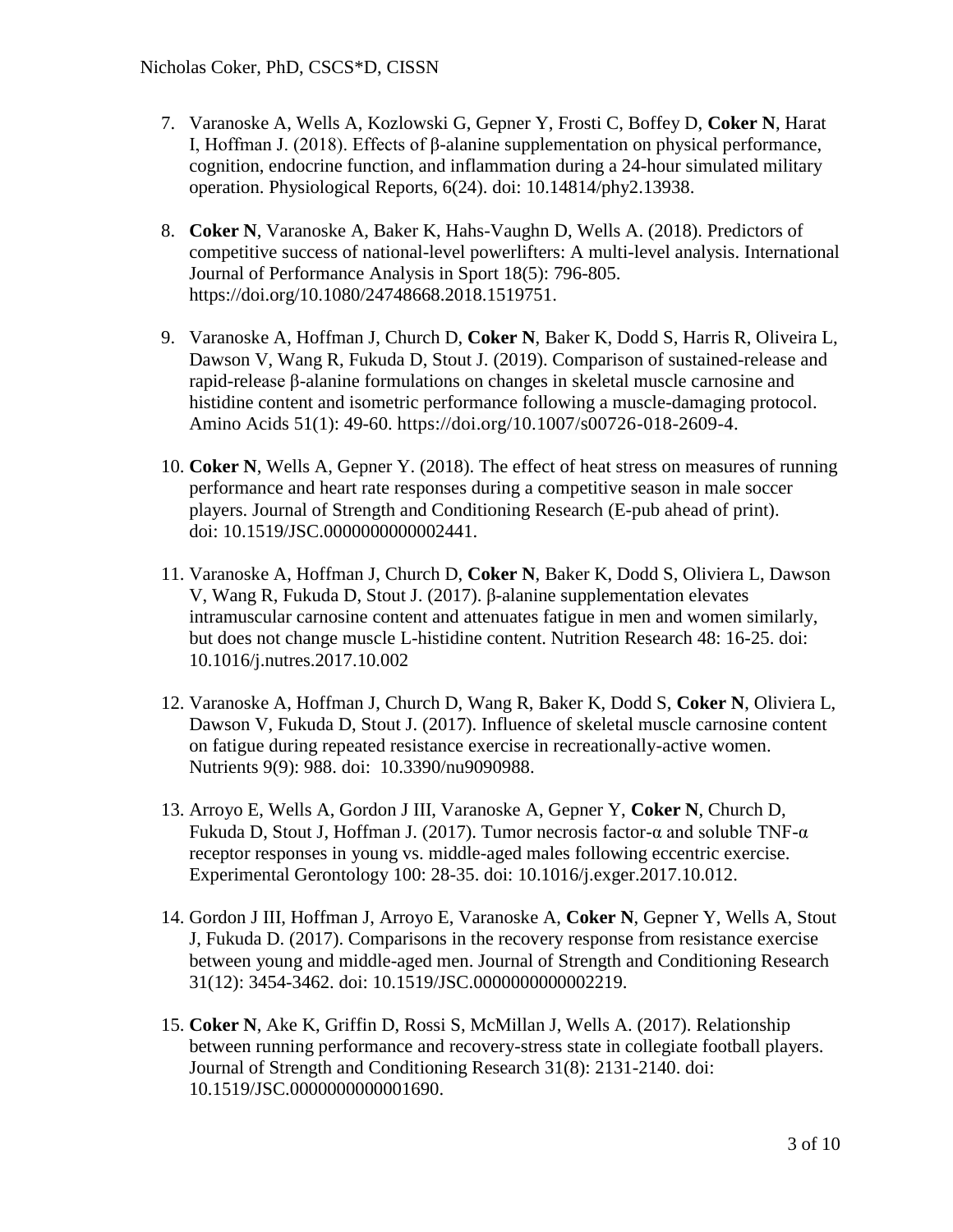- 16. Hyde P, Fairman C, **Coker N**, Kiely K, Purser C, Kendall K. (2016). Effect of nighttime multi-ingredient supplementation on markers of recovery in response to resistance exercise. International Journal of Exercise Science 9(4): 471-481.
- 17. Hyde P, Kendall K, Fairman C, **Coker N**, Yarbrough M, Rossi S. (2016). Utilization of B-mode ultrasound as a body fat estimate in collegiate football players. Journal of Strength and Conditioning Research 30(12): 3525-3530. doi: 10.1519/JSC.0000000000001447

# **Conference Presentations**

- 1. **Coker N**, Clark N, Herring C, Starling-Smith T, Varanoske A, Goldstein E, Fukuda D, Wells A. (2019). Effects of thermogenic beverages with differing caffeine content on resting energy expenditure, respiratory exchange ratio, and lipid metabolism. Presented at: NSCA National Conference, Washington, D.C.
- 2. **Coker N**, Wells A, Mangine G, Church D, Jajtner A, Townsend J, Beyer K, Wang R, Fukuda D, Stout J, Hoffman J. (2017). Comparison between high-intensity and highvolume resistance training on the acute myokine response in resistance trained men. Presented at: Experimental Biology Annual Conference, Chicago, IL.
- 3. **Coker N**, Griffin D, Ake K, McMillan J, Rossi S, Wells A. (2016). Relationship between stress-recovery state and running performance in men's collegiate soccer. Presented at: National Strength and Conditioning Association National Conference, New Orleans, LA.
- 4. **Coker N**, Varanoske A, Baker K, Hahs-Vaughn D, Wells A. (2018). Predictors of competitive success of national-level powerlifters: a multi-level analysis. Presented at: National Strength and Conditioning Association National Conference, Indianapolis, IN.

#### **Published Abstracts**

- 1. Pagan J, Girts R, Harmon K, Rodriguez G, Maclennan R, Hernandez Sarabia J, **Coker N**, Carr J, Ye X, DeFreitas J, Stock M. Minimizing interpulse variability in corticospinal excitability: how many TMS pulses are optimal. Presented at the 2020 NSCA National Conference (virtual).
- 2. Harmon K, Girts R, Pagan J, Rodriguez G, Maclennan R, Hernandez Sarabia J, **Coker N**, Carr J, Ye X, DeFreitas J, Stock M. Test-retest reliability of corticospinal excitability and inhibition of an agonist-antagonist pair. Presented at the 2020 NSCA National Conference (virtual).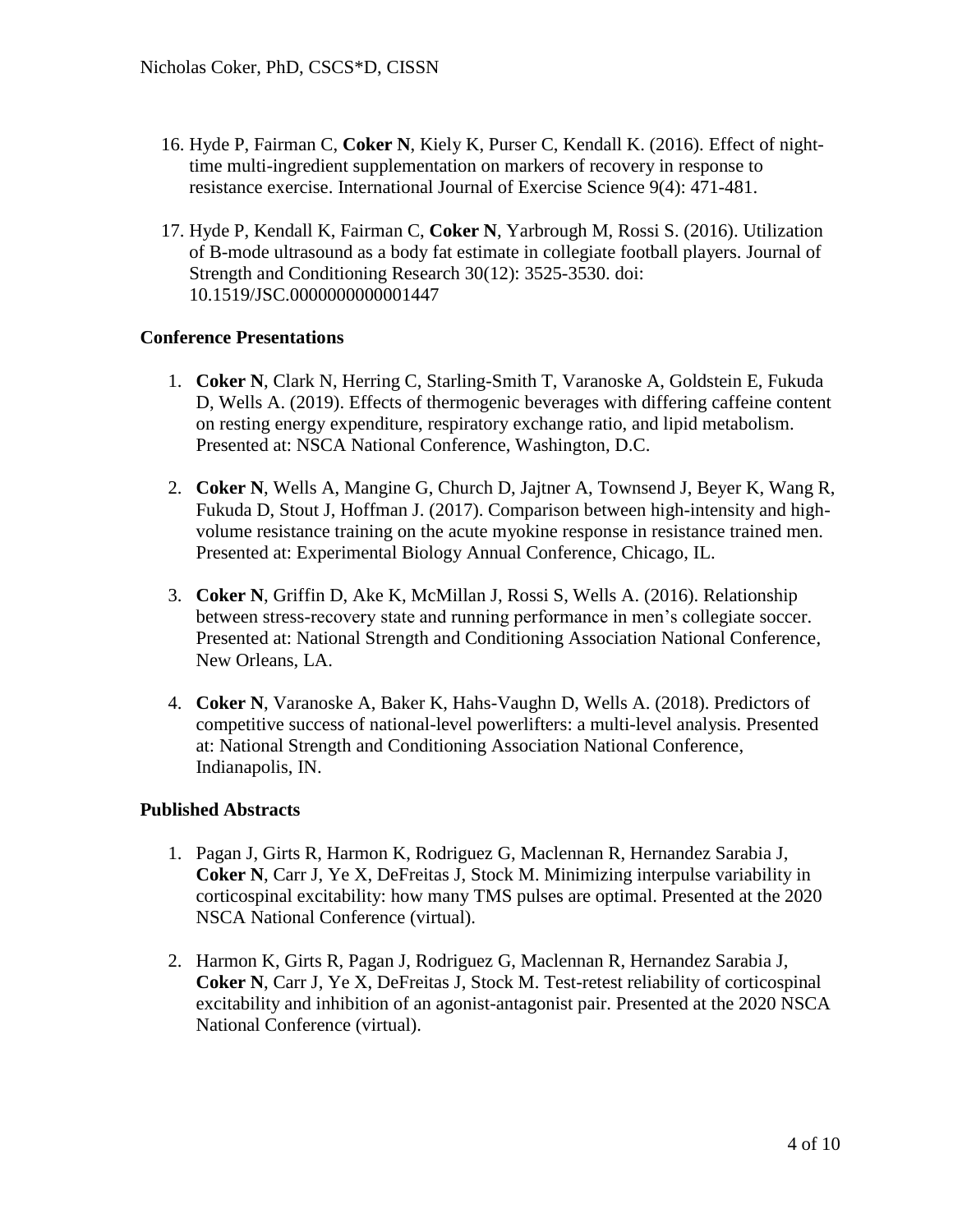- 3. Wells A, Varanoske A, **Coker N**, Kozlowski G, Frosti C, Boffey D, Harat I, Gepner Y, Hoffman J. (2019). Beta-alanine (BA) supplementation positively impacts response inhibition during a simulated 24-hour sustained military operation (SUSOP). Presented at: NSCA National Conference, Washington, D.C.
- 4. Church D, Hoffman J, **Coker N**, Stock M, Boffey D, Herring C, Varanoske A, Frosti C, Starich T, Fukuda D, Stout J. (2019). Plasma BDNF is associated with 1-RM squat, but not motor unit properties. Presented at: NSCA National Conference, Washington, D.C.
- 5. Varanoske A, Wells A, Kozlowski G, Gepner Y, Frosti C, Boffey D, **Coker N**, Harat I, Hoffman J. (2019). Effects of β-alanine on performance, cognition, mood, endocrine function, and inflammation in simulated military operations. Presented at: Southeastern Chapter of the American College of Sports Medicine Annual Conference, Orlando, FL.
- 6. Church D, Hoffman J, **Coker N**, Stock M, Boffey D, Herring C, Varanoske A, Frosti C, Starich T, Fukuda D, Stout J. (2018). Relationships between short-term resistance training adaptations and brain-derived neurotrophic factor. Poster presentation. Presented at: National Strength and Conditioning Association National Conference, Indianapolis, IN.
- 7. Varanoske A, Wells A, Gepner Y, Kozlowski G, Frosti C, Harat I, Boffey D, **Coker N**, Hoffman J. (2018). Effects of a 24-hour simulated military operation and sleep deprivation on physical performance and cognitive function: a pilot study. Presented at: National Strength and Conditioning Association National Conference, Indianapolis, IN.
- 8. Gepner Y, Wells A, Gordon J III, Arroyo E, Varanoske A, **Coker N**, Fukuda D, Stout J, Hoffman J. (2018). Differences in muscle oxygenation between young and middleaged recreationally active men during high-volume resistance exercise. Presented at: European College of Sport Science, Dublin, Ireland.
- 9. Kiely K, Rossi S, Kendall K, Hyde P, **Coker N**, Fairman C. (2016). Validation of Bmode ultrasound imaging as a body composition measurement in Division I football players. Presented at: National Strength and Conditioning Association National Conference, New Orleans, LA.
- 10. Hyde P, Fairman C, **Coker N**, Yarbrough M, Rossi S, Kendall K. (2015). Utilization of B-mode ultrasound as a body fat estimate in collegiate football players. Presented at: American College of Sports Medicine Annual Conference, San Diego, CA.
- 11. Hyde P, Fairman C, Beck J, Kiely K, **Coker N**, Yarbrough M, Phillips K, Kendall K. (2014). Utilization of non-invasive measures to evaluate eccentric exercise damage in an untrained population. International Society of Sports Nutrition Annual Conference, Clearwater, FL.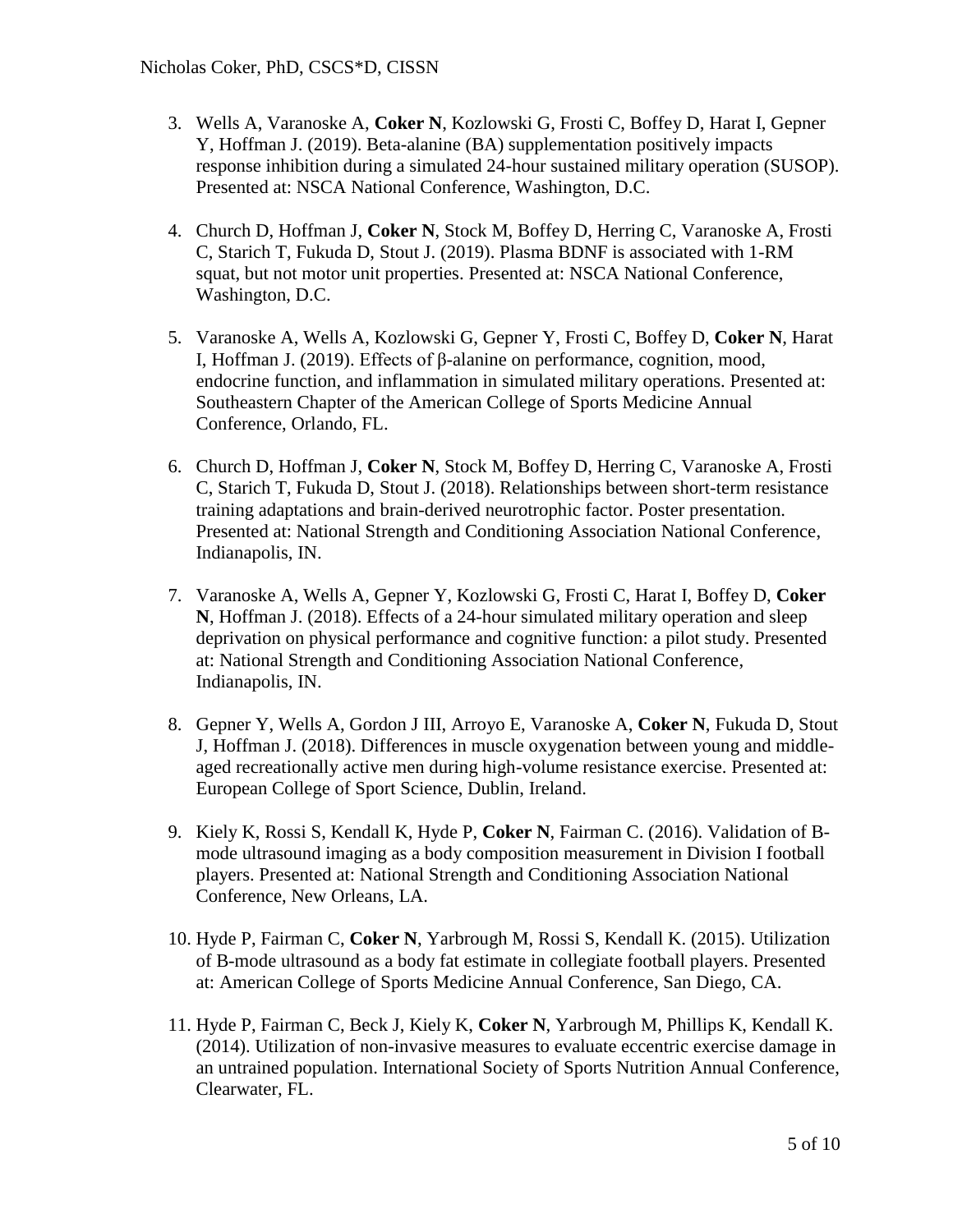12. Kiely K, Colquitt G, **Coker N**, Li L, Kendall K, Vogel R. (2014). The effects of power training on individuals with cerebral palsy- preliminary results from a pilot study. American Public Health Association Annual Meeting, Washington, D.C.

#### **PROFESSIONAL EXPERIENCE**

| <b>Contributing Writer</b>                                            |  |
|-----------------------------------------------------------------------|--|
| Bodybuilding.com                                                      |  |
| Maintain your gains with HMB                                          |  |
| Top 5 benefits of Vitamin D                                           |  |
| 4 underrated benefits of testosterone                                 |  |
| 4 supplements to maximize your gains from protein                     |  |
| L-Citrulline or citrulline malate? N.O. contest!                      |  |
| 5 ways to make caffeine more effective                                |  |
| Top 4 supplements for getting bigger faster                           |  |
| The 4 best caffeine-free supplement ingredients to boost your workout |  |
| Which form of creatine is right for you?                              |  |
| How to taper for a powerlifting meet                                  |  |
| The case for pre-workout protein                                      |  |
| The top 3 supplements for gaining mass                                |  |
| How polyphenols can help you burn fat and enhance recovery            |  |
| Your expert guide to vitamin C                                        |  |
| Your expert guide to zinc                                             |  |
| Transform your energy drink into a powerhouse pre-workout             |  |
| HONORS, AWARDS, AND GRANTS                                            |  |

# **Honors and Awards**

| 2020 Equipment Donation Initiative Recipient<br>De Luca Foundation                         | 2020         |
|--------------------------------------------------------------------------------------------|--------------|
| <b>Graduate Dean's Dissertation Completion Fellowship</b><br>University of Central Florida | 2020         |
| <b>Challenge Scholarship Recipient</b><br>National Strength and Conditioning Association   | 2019         |
| <b>Graduate Teaching Associate</b><br>University of Central Florida                        | 2016-Present |
| <b>Graduate Teaching Assistant</b><br>University of Central Florida                        | 2016-Present |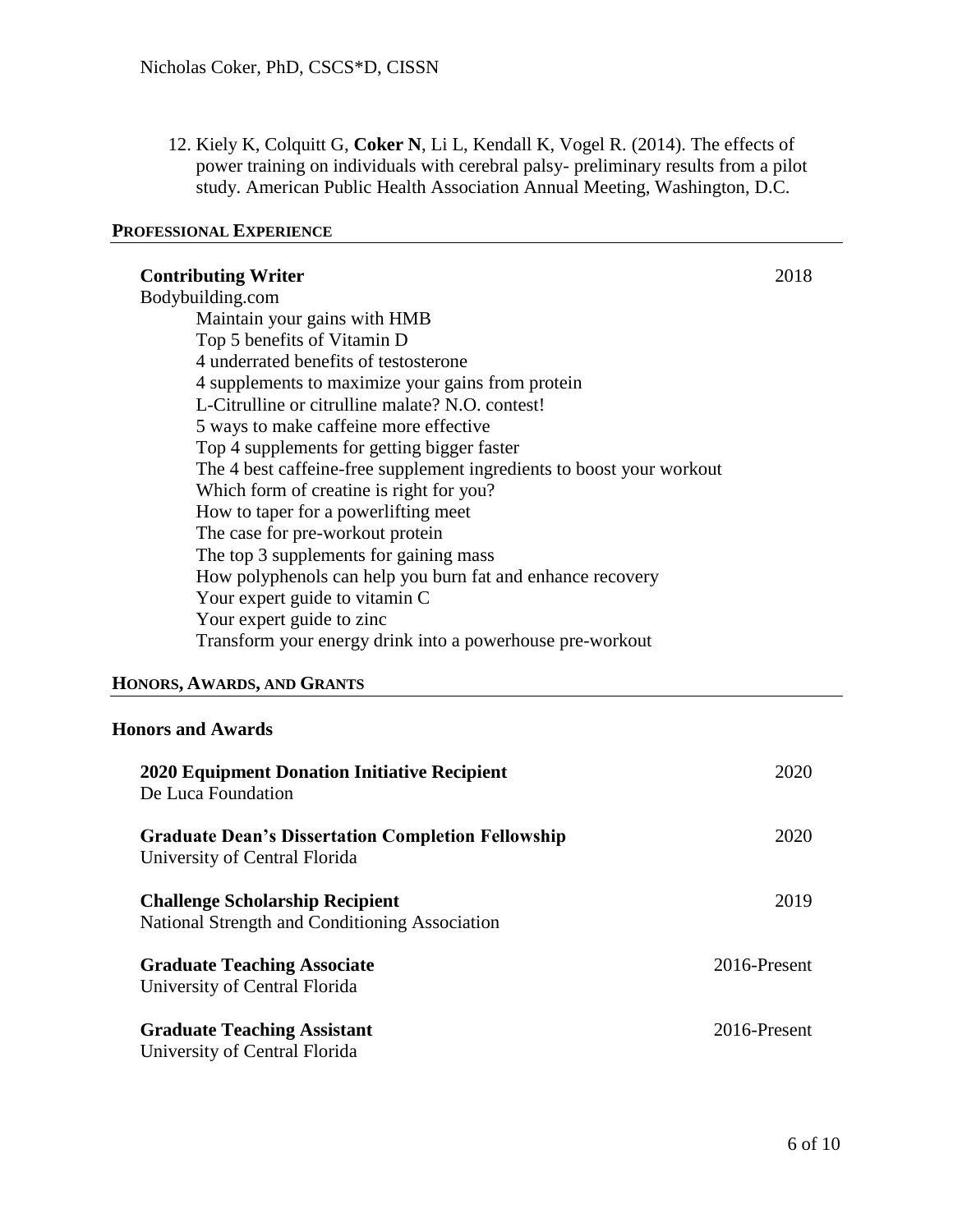| <b>Graduate Research Assistant</b><br>Georgia Southern University    | 2014-2016 |
|----------------------------------------------------------------------|-----------|
| <b>HOPE Scholarship</b>                                              | 2010-2014 |
| <b>John W. Youtsey Memorial Scholarship</b><br>Hemophilia of Georgia | 2012      |
| Dean's List<br>Georgia Southern University                           | 2010-2014 |
| <b>President's List</b><br>Georgia Southern University               | 2012      |
| <b>President's List</b><br>Georgia Southern University               | 2014      |

# **Grant Applications**

**Coker N**, Wells A. Inflammatory and neuromuscular response to repeated bouts of resistance exercise in trained and untrained males. Co-investigator. National Strength and Conditioning Association (2018) **\$14,921.05** [Not funded]

**Coker N,** Wells A. Oral melatonin supplementation and the inflammatory response to exercise. Co-investigator. National Strength and Conditioning Association (2017) **\$13,218.00** [Not funded]

### **PROFESSIONAL TRAINING**

| <b>Certified Strength and Conditioning Specialist</b><br>National Strength and Conditioning Association       |      |
|---------------------------------------------------------------------------------------------------------------|------|
| <b>Certified Sports Nutritionist (CISSN)</b><br><b>International Society of Sports Nutrition</b>              | 2015 |
| <b>CPR/AED</b><br><b>American Red Cross</b>                                                                   | 2017 |
| <b>Phebotomy Course Certificate</b><br><b>Avalon Medical Educators</b>                                        | 2018 |
| <b>Advanced Quantitative Methodologies in Educational and Human Sciences</b><br>University of Central Florida | 2018 |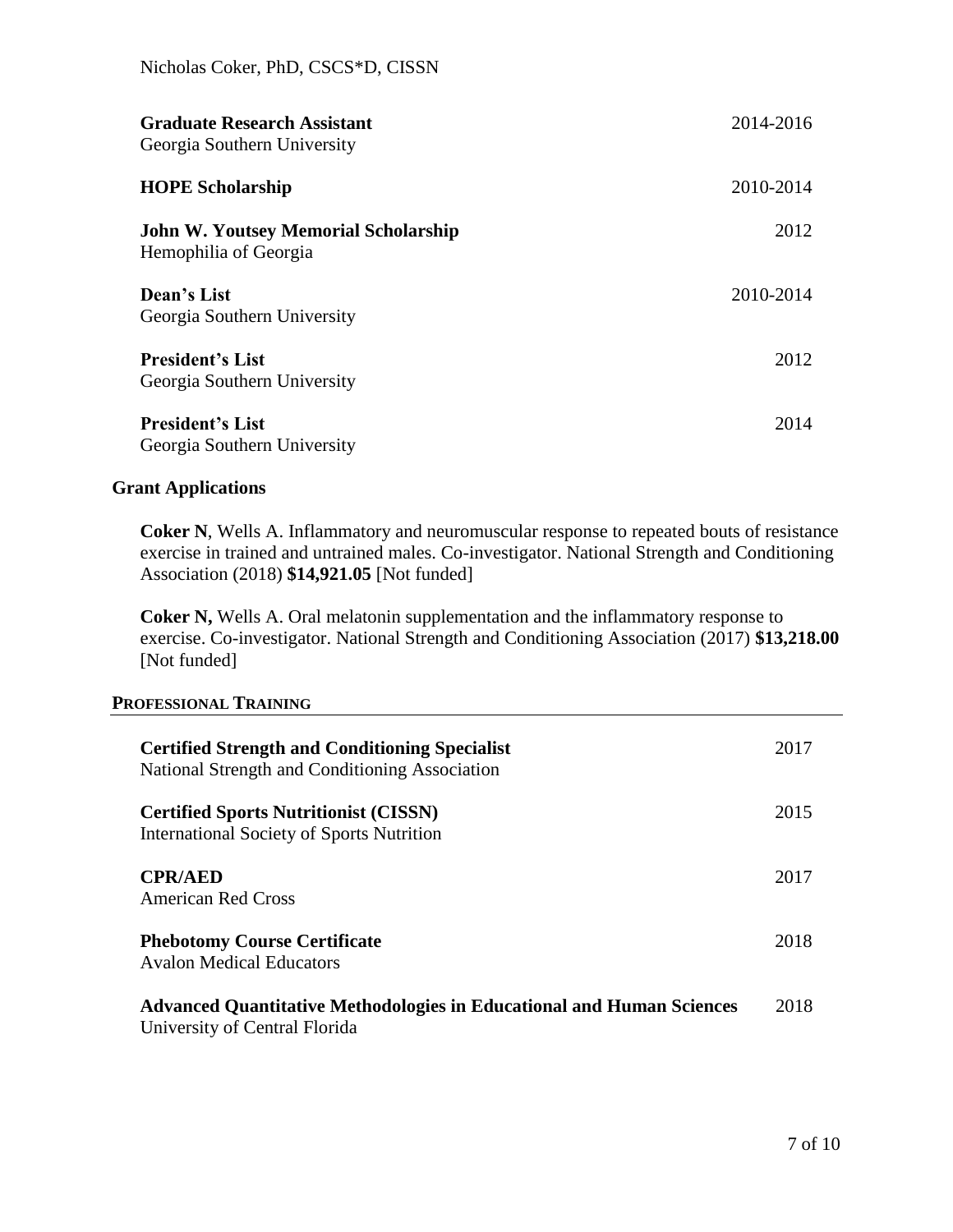# **PROFESSIONAL AFFILIATIONS**

| American College of Sports Medicine                                                                                                                      | 2014-Present |  |  |  |
|----------------------------------------------------------------------------------------------------------------------------------------------------------|--------------|--|--|--|
| American College of Sports Medicine (Southeast chapter)                                                                                                  | 2014-Present |  |  |  |
| National Strength and Conditioning Association                                                                                                           | 2014-Present |  |  |  |
| <b>International Society of Sports Nutrition</b>                                                                                                         | 2014-Present |  |  |  |
| Society for Transparency, Openness, and Replication in Kinesiology                                                                                       | 2019-Present |  |  |  |
| International Society of Electromyography and Kinesiology                                                                                                | 2020-Present |  |  |  |
| PROFESSIONAL SERVICE                                                                                                                                     |              |  |  |  |
| College of Health Professions and Sciences, University of Central Florida<br><b>Student Advisory Council Doctoral Program Representative</b>             | 2018         |  |  |  |
| <b>Peer-Reviewed Articles for:</b><br>Journal of Strength and Conditioning Research                                                                      |              |  |  |  |
| <b>LABORATORY TECHNIQUES</b>                                                                                                                             |              |  |  |  |
| <b>Laboratory Assessments</b><br>Surface Electromyography<br>Signal Acquisition and analysis within Delsys EMGworks suite<br>Delsys Trigno Avanti system |              |  |  |  |

| Delsys Trigno Avanti system                 |
|---------------------------------------------|
| Delsys Bagnoli system                       |
| Muscular strength/power assessment          |
| Biodex dynamometer                          |
| <b>AMTI</b> Accupower force plate           |
| Resistance exercise                         |
| Body composition assessment                 |
| <b>Bod Pod</b>                              |
| Inbody 770 Bioelectrical Impedance Analyzer |
| Skinfold thickness assessment               |
| Musculoskeletal ultrasound                  |
| Metabolic assessment                        |
| Parvomedics TrueOne 2400 Metabolic cart     |
| Cosmed K5 Metabolic cart                    |
| Anaerobic capacity assessment               |
| Signal processing and analysis in MATLAB    |
|                                             |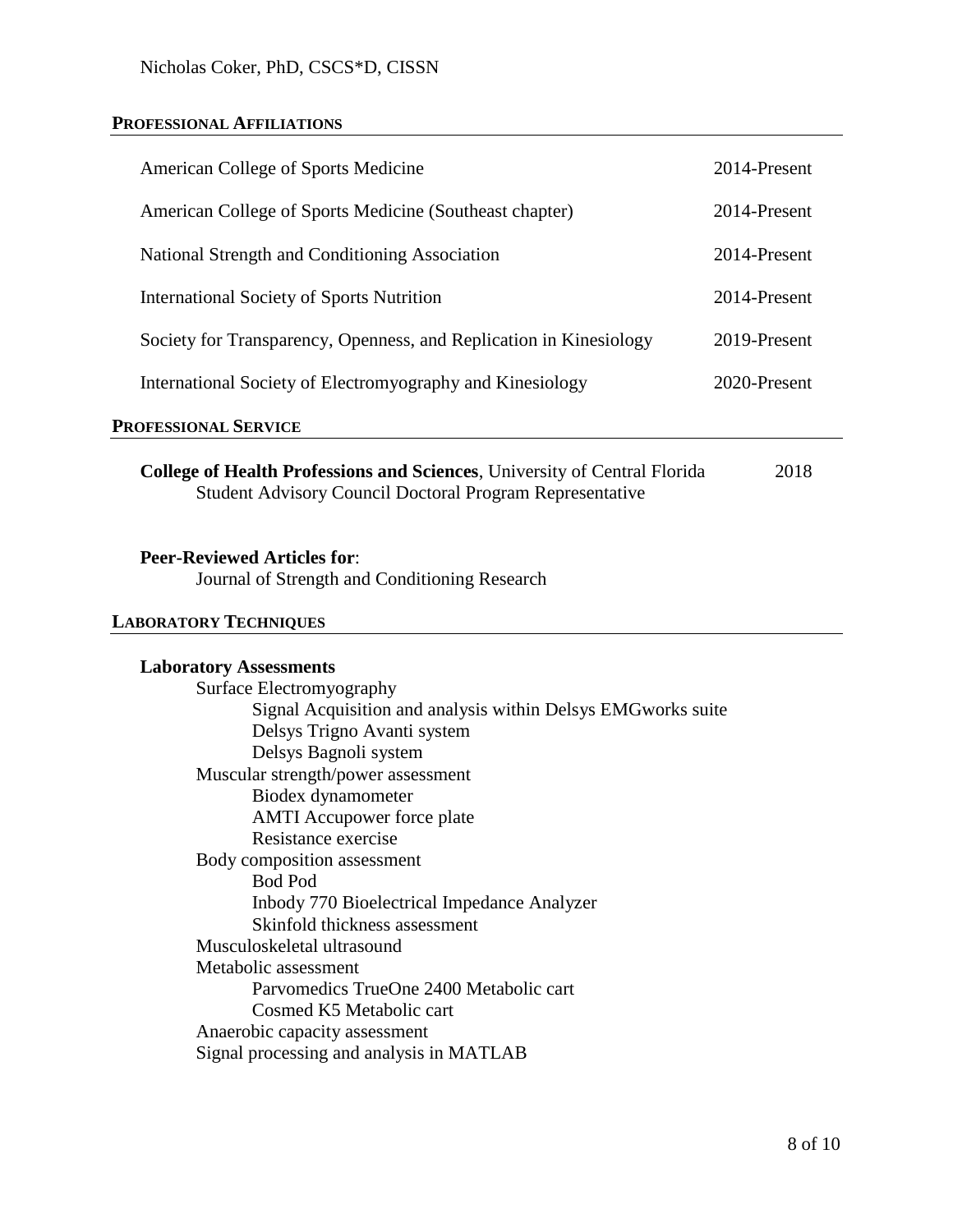# **Biochemistry Techniques**

Phlebotomy Blood processing **ELISA** 

# **COMMUNITY SERVICE**

# **USA Powerlifting**

| 2018<br>2018 |
|--------------|
|              |
|              |
|              |
| 2018         |
| 2018         |
|              |
| 2018         |
| 2014         |
| 2014         |
|              |
|              |
| 2013         |
|              |